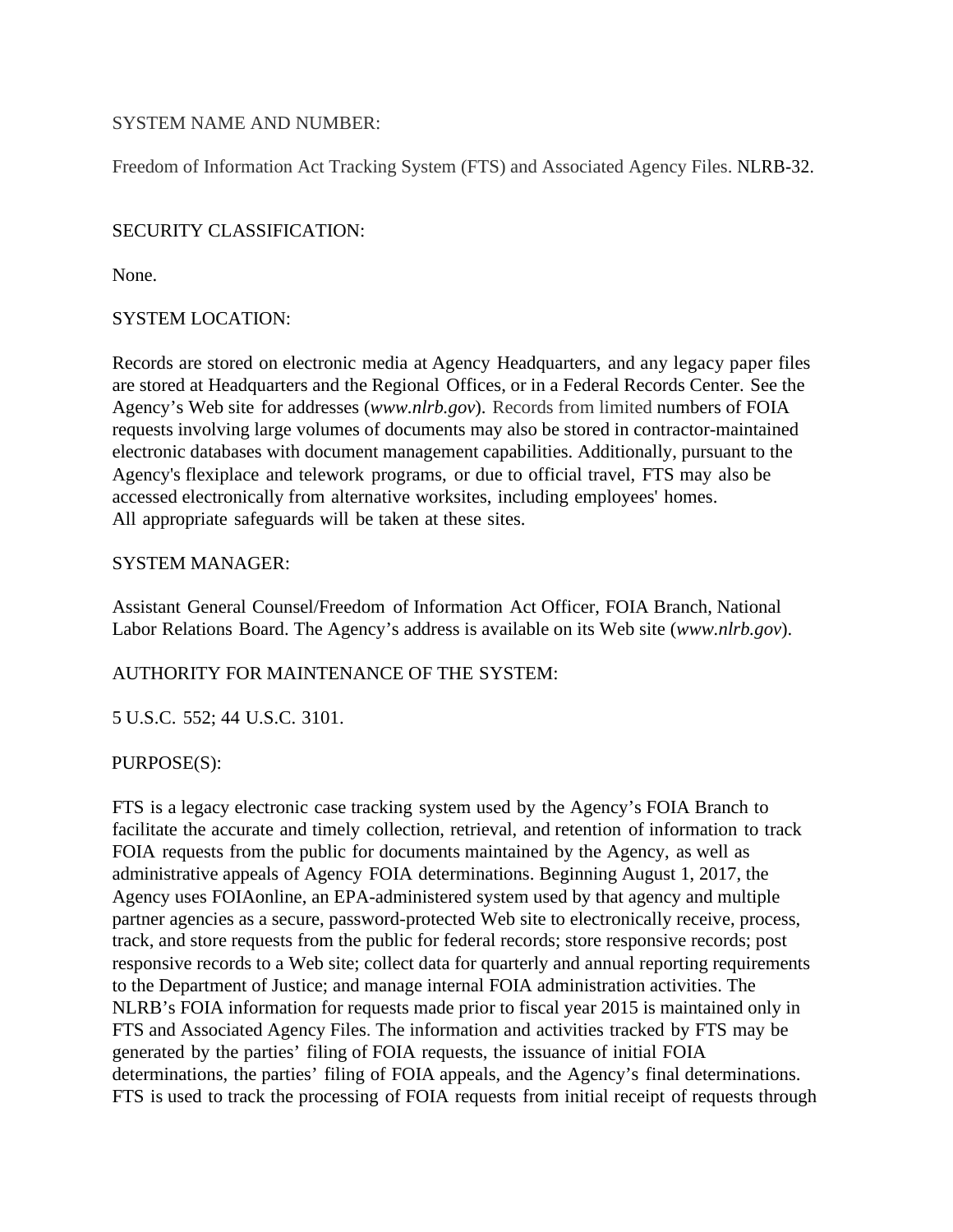Agency determination on appeal, the nature of records sought, exemptions claimed by the Agency in initial determinations, processing time, and any fee charges. This database is also used to generate data for managing the Agency's resources, creating the Agency's budget, preparing monthly and annual reports of casehandling activities, and providing requested statistical reports to the public. The Associated Agency Files are paper files maintained to document FOIA requests and appeals, and electronic files maintained on the Agency's system.

## CATEGORIES OF INDIVIDUALS COVERED BY THE SYSTEM:

Individuals making FOIA requests for documents maintained by the Agency and those requesters appealing initial Agency FOIA determinations ("FOIA appellants"); individual parties in Agency and related judicial proceedings named in FOIA requests; current and former Agency employees assigned to process FOIA requests and appeals.

## CATEGORIES OF RECORDS IN THE SYSTEM:

(1)Summary information of FOIA requests and appeals made to the Agency (such as requester contact information, assumption of fees information, request information, appeal information, and Agency personnel assigned to process FOIA requests) is maintained in FTS. Electronic documents associated with FOIA requests and appeals are maintained on an Agency network drive and are accessible through FTS.

(2) Associated Agency Files are paper and electronic records concerning the processing of initial FOIA requests to the Agency and appeals of those initial determinations. These records include administrative records (such as FOIA requests, initial Agency determinations, documents responsive to the FOIA requests, documents withheld from FOIA requesters, final Agency determinations on appeal, and bills to the requesters for chargeable fees), correspondence, legal research memoranda, and other related documents. Both FTS and the Associated Agency Files may include FOIA requesters' and FOIA appellants' home addresses and home telephone numbers, if such information is provided to the Agency. Portions of these records include civil investigatory and law enforcement information contained in the requested documents at issue. As of June 2016, the Agency no longer created Associated Agency Files in paper form.

#### RECORDS SOURCE CATEGORIES:

For records not exempted under 5 U.S.C. 552a(k)(2) of the Privacy Act, record source categories include Agency employees processing FOIA requests, FOIA requesters and appellants, and documents relating to the processing of a FOIA request.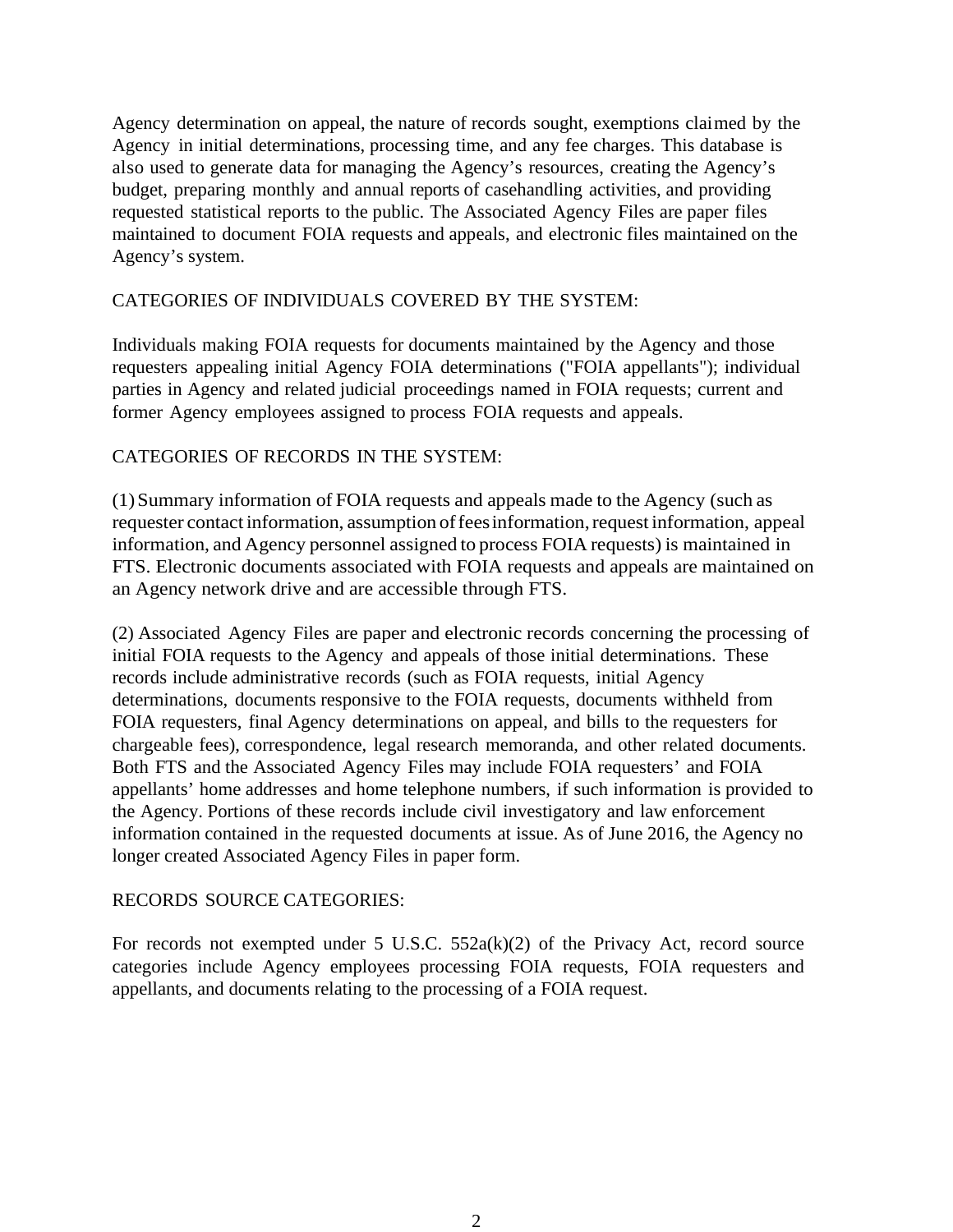### ROUTINE USES OF RECORDS MAINTAINED IN THE SYSTEM, INCLUDING CATEGORIES OF USERS AND THE PURPOSE OF SUCH USES:

Records may be disclosed:

1. to a federal, state, or local agency (including a bar association or other legal licensing authority), charged with the responsibility for investigating, defending, or pursuing violations of law or rule (civil, criminal, or regulatory in nature), in any case in which there is an indication of a violation or potential violation of law or rule;

2. to the Agency's legal representative, including the Department of Justice and other outside counsel, where the Agency is a party in litigation or has an interest in litigation, including when any of the following is a party to litigation or has an interest in such litigation: (a) the Agency, or any component thereof; (b) any employee of the Agency in his or her official capacity; (c) any employee of the Agency in her or her individual capacity, where the Department of Justice has agreed or is considering a request to represent the employee; or (d) the United States, where the Agency determines that litigation is likely to affect the Agency or any of its components;

3. to individuals who need the information in connection with the processing of an internal Agency grievance;

4. to an arbitrator to resolve disputes under a negotiated Agency grievance arbitration procedure;

5. to officials of labor organizations recognized under 5 U.S.C., chapter 71, when disclosure is not prohibited by law, and the data is normally maintained by the Agency in the regular course of business and is necessary for a full and proper discussion, understanding, and negotiation of subjects within the scope of collective bargaining. The foregoing shall have the identical meaning as  $5$  U.S.C.  $7114(b)(4)$ ;

6. to a member of Congress or to a congressional staff member in response to an inquiry of the congressional office made at the request of the constituent about whom the records are maintained;

7. to FOIA requesters, when the Agency discloses requested documents under the circumstances of the Agency's discretionary release policy, set forth in the Agency's FOIA Manual (available on the Agency's Web site at *[www.nlrb.gov](http://www.nlrb.gov/)*);

8. to the following federal agencies: (a) the Office of Management and Budget in order to obtain advice regarding the Agency's obligations under the Privacy Act, or to assist with the Agency's budget requests; (b) the Department of Justice in order to obtain advice regarding the Agency's obligations under the Freedom of Information Act; or (c) the National Archives and Records Administration, in records management inspections conducted under the authority of 44 U.S.C. 2904 and 2906;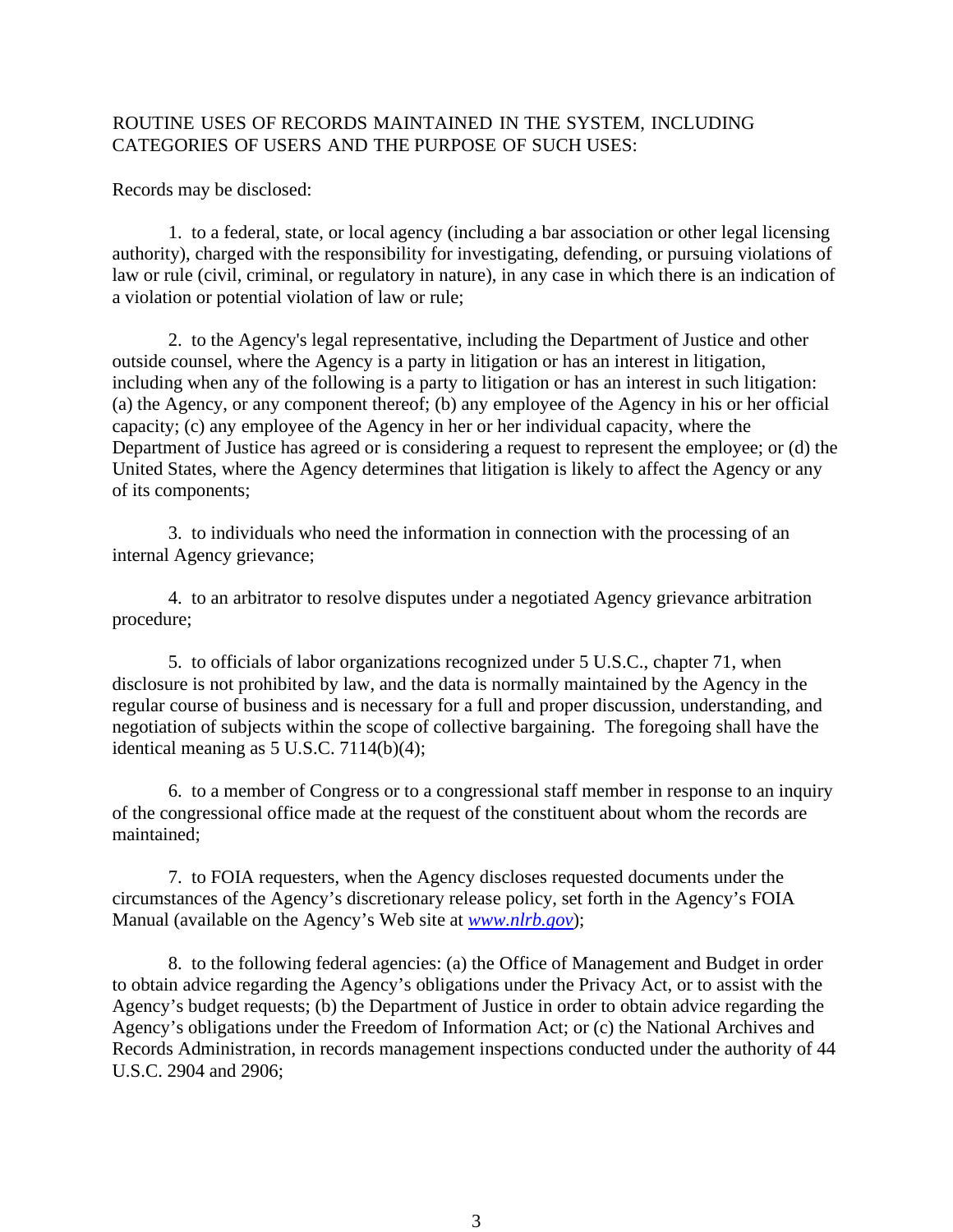9. to contractors and other federal agencies, for the purpose of assisting the Agency in further development and continuing maintenance of electronic case tracking systems, or for assisting the Agency with electronic document management for purposes of responding to discovery, FOIA requests, or congressional inquiries;

10. to agencies of the United States Government, or to foreign or international law enforcement or administrative authorities, in order to comply with requirements imposed by, or to claim rights conferred in, international agreements and arrangements in which the United States participates; and

11. to the National Archives and Records Administration, Office of Government Information Services (OGIS), to the extent necessary to fulfill its responsibilities under 5 U.S.C. 552(h), to review administrative agency policies, procedures and compliance with the FOIA, and to facilitate OGIS' offering of mediation services to resolve disputes between persons making FOIA requests and administrative agencies.

DISCLOSURE TO CONSUMER REPORTING AGENCIES:

None.

## POLICIES AND PRACTICES FOR STORAGE OF RECORDS:

Data is maintained on paper and electronic media.

#### POLICIES AND PRACTICES FOR RETRIEVAL OF RECORDS:

Data may be retrieved by individual names of those making FOIA requests and FOIA appeals to the Agency; names of parties in Agency or related judicial proceedings named in FOIA requests, names of current and former Agency employees assigned to cases; as well as by non-personal identifiers, such as case numbers assigned by the Agency.

#### POLICIES AND PRACTICES FOR RETENTION AND DISPOSAL OF RECORDS:

FTS information will be retained and disposed of in accordance with General Records Schedule 4.2, Item 020, which provides for destruction six years after final agency action, but longer retention is authorized if required for business use.

#### ADMINISTRATIVE, TECHNICAL, AND PHYSICAL SAFEGUARDS:

Paper—Access to Agency working and storage areas is restricted to Agency employees who have a need to use the information in order to perform their duties, custodial personnel, and other contractor and security personnel. Associated Agency Files are maintained in lockable file cabinets in staffed or locked areas during working hours. The facilities are protected from unauthorized access during non-working hours by security personnel.